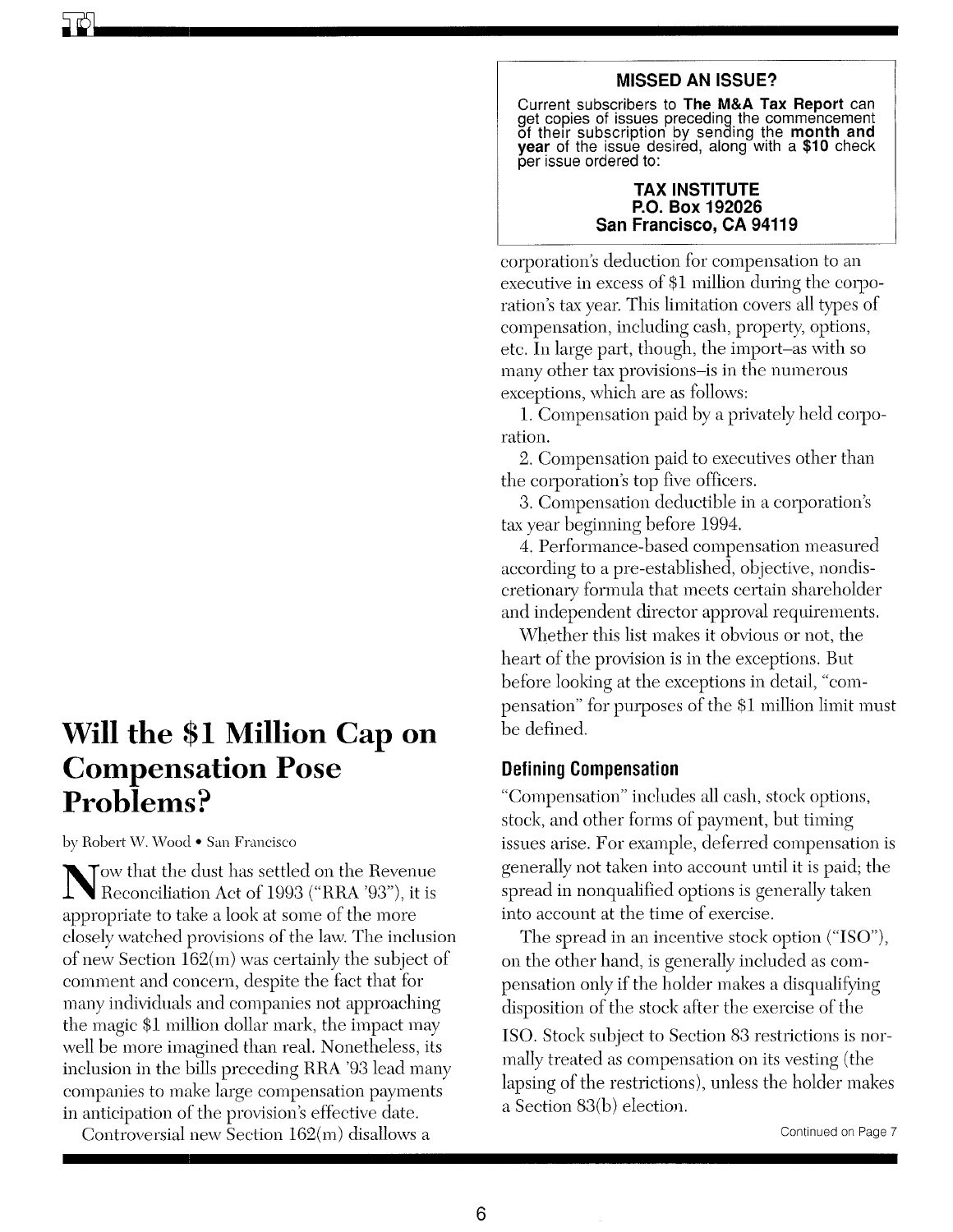## **WILL THE \$1 MILLION** Continued from Page 6 **Double Whammy**

One easily overlooked question is simply the amount of the deduction limitation. Basically, it is \$1 million. But this limit is *reduced* by the amount of any golden parachute payments paid by the corporation to the executive. Since the golden parachute payments are already nondeductible, this reduction can be a real double whammy for corporations that choose to pay such amounts.

## **Private Company Exception**

However, privately held corporations are not subject to the \$1 million limitation. For this purpose, the company must be privately held throughout the corporation's taxable year in which the compensation is deductible. A corporation is privately held if it has no class of common equity securities traded on a national securities exchange and does not have both 500 or more holders of a class of common equity securities and \$5 million or more of consolidated assets.

This private company definition must be met at all times during the year, even though the compensation might have been paid before a stock issuance that would cause the corporation to go outside the private company definition. Moreover, there is no binding contract exception of any sort, so that a company that enters into a contract to pay compensation for several years in excess of the \$1 million mark and then goes public will lose the compensation deduction for the year it goes public and all subsequent years, despite the existence of the binding contract.

The flip side of this issue is how the private company exception should be viewed if a company was publicly held at the beginning of the year, but by the end of the year is privately held within the meaning of this definition. Section  $162(m)(2)$ seems to be clear that the private company definition must be met at *all* times during the tax year, so that the compensation deduction limitation would apply notwithstanding the later private status of the corporation. However, some commentators have already argued that the Service should at least treat

#### Save Two Ways With **MULTIPLE** Copies of **The M&A TAX REPORT**

**ONE:** Save a whopping 50% on multiple copies sent to the same address. Your colleagues can have their own copy of **The M&A Tax Report** every month for only \$122.50 for a whole year!

**TWO:** Save 25% on multiple copies sent to *different* offices of the same firm or company.

#### **Call (800) 852-5515 to Order!**

a pro rata portion of the compensation paid after private company status is obtained as not being subject to the \$1 million limitation.

## **Exception for Noncovered Employees**

Another exception provides that the \$1 million deduction limit does not apply to compensation paid to an executive who is not a "covered employee." This term is defined by Section 162(m)(3) to include the chief executive officer ("CEO") or an individual acting in a CEO-like capacity, as well as the four highest-paid officers other than the CEO whose total compensation for the taxable year must be reported to shareholders under the 1934 Securities & Exchange Commission ("SEC") Act. While these categories of noncovered employees would seem to be clear enough on their face, there are various issues that can arise. For example, while the CEO category refers to the duties of the officer, the determination of the other four individuals is keyed to federal secmities law disclosure. That means that the four highest-paid individuals must be determined not according to tax rules, but according to SEC principles.

To be sure, in many companies, the four highestpaid individuals will be easy to determine on any scale. However, there can be differences, because of the presence of options, restricted stock, deferred compensation, and so on. Plus, although it is unusual, a corporation may have a different year for tax purposes than it does for SEC reporting purposes. In such cases, the four highest-paid individuals may be different under these regimes. This can make it difficult to figure out just who is a "covered employee" as of any particular moment.